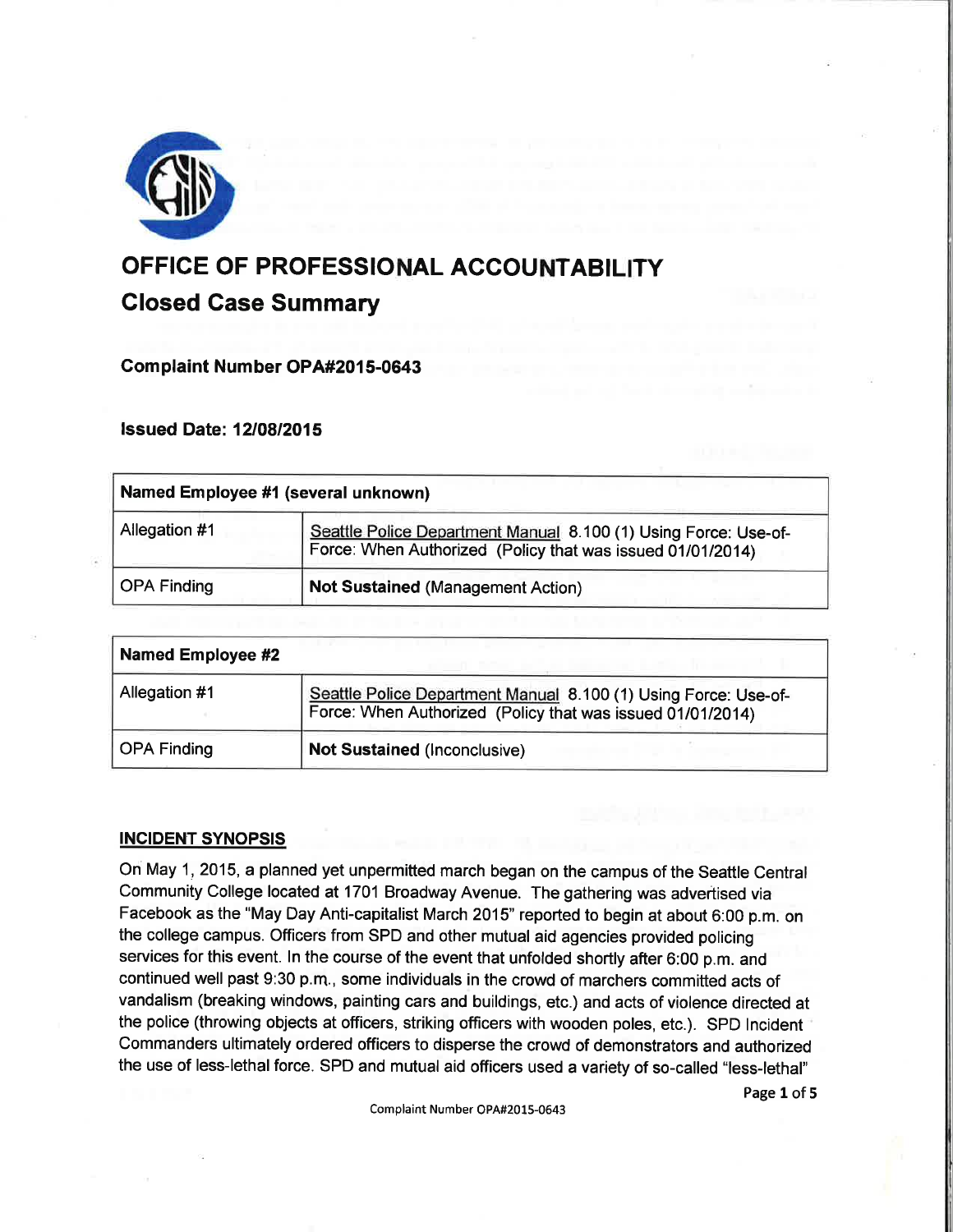devices directed at, or in close proximity to, some march and demonstration participants. The devices used by the police included pepper (OC) spray, shoulder-launched OC "PepperBalls", rubber blast-ball grenades (some inert and others containing OC), "less-lethal" plastic projectiles launched using compressed-air devices (FN 303), and compressible foam "less-lethal" projectiles (also known as "blue nose" rounds) shot from 40mm impact round launchers.

## COMPLAINT

Five individuals alleged excessive force by SPD officers through the use of rubber blast-ball grenades (blast-balls). All five complainants claimed they were injured by the police use of blastballs. One of the five complainants also alleged injuries resulting from being struck on the leg by a less-lethal projectile fired by the police.

## **INVESTIGATION**

The OPA investigation included the following actions

- 1. Review of the written complaints filed with OPA by four of the five complainants
- 2. Review of news media accounts of the event focused on complaints about use of force
- 3. Review of a Federal civil rights lawsuit filed by one of the complainants
- 4. Review of SPD documents related to planning for May Day
- 5. Review of officer statements created as part of SPD's use-of-force reporting
- 6. Review of SPD-generated use-of-force reports and other reviews related to May Day
- 7. Review of a body-worn camera videos recorded by SpD officers
- 8. Review of videos recorded by the news media
- 9. Review of news reports related to the May Day events
- 10. Review of videos recorded by private parties
- <sup>1</sup>1. search for and review of all other relevant records and other evidence
- 12. lnterviews of SPD employees

## ANALYSIS AND CONCLUSION

Use of Blast-ball Bv Named Emplovee #2: With the active assistance of one of the complainants and OPA analysis of available video recordings, one officer was identified as having deployed a blast-ball in the same area and at roughly the same time as indicated by the complainant. While the evidence clearly shows that the officer (named employee #2), activated and tossed a blast-ball while he was standing in the same general area as the complainant, it is not clear his blast-ballwas the one that detonated near the complainant. A blast-ball did detonate near the complainant (this is clear from the video he provided to OPA), but there is no direct evidence to link named employee #2 with that particular blast-ball. ln addition, the written use-of-force report submitted by named employee #2 along with his statement to the OPA investigator indicate that he (named employee #2) rolled the blast-ball away from where the complainant was standing at the time. Also, other officers deployed blast-balls in that area at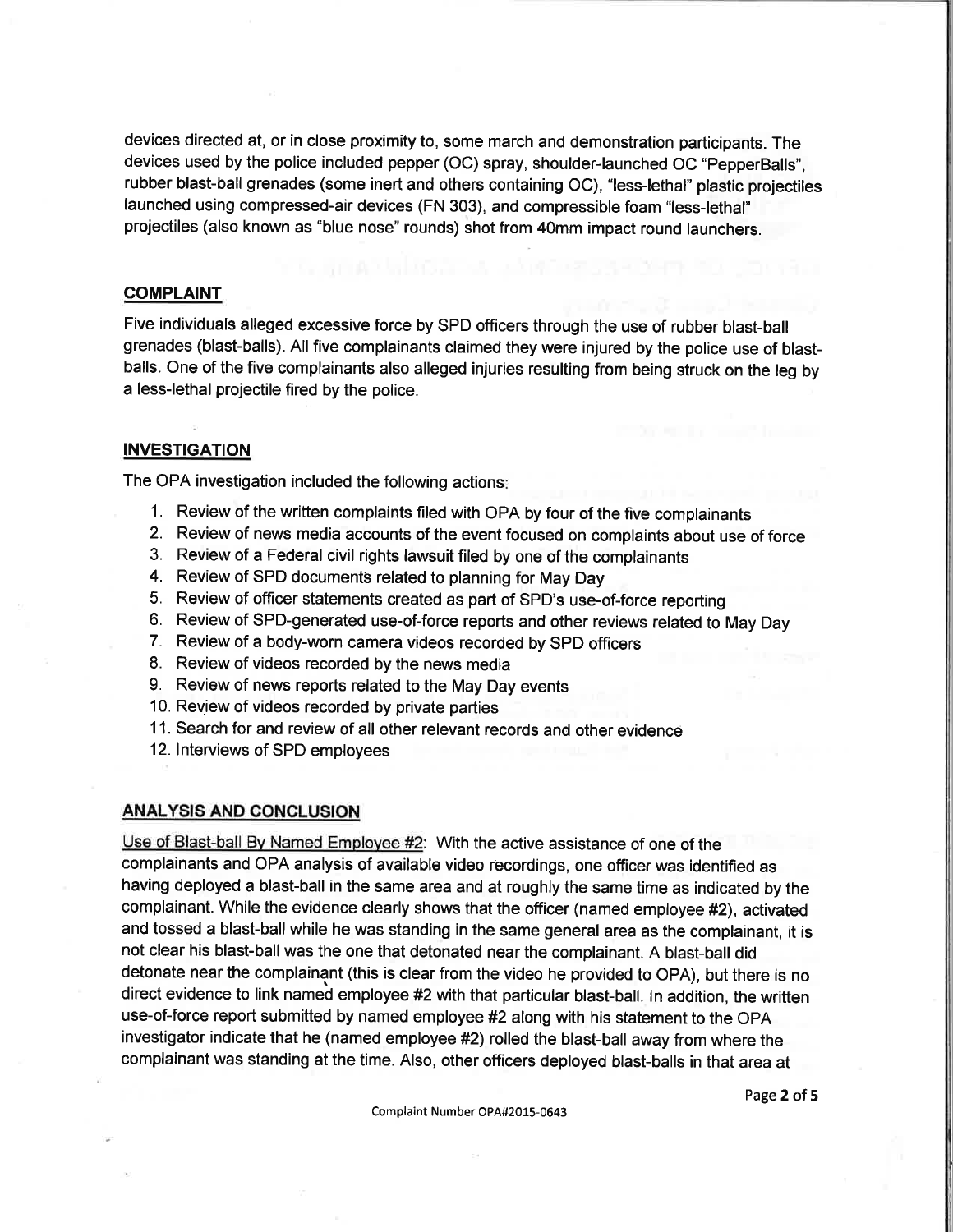roughly the same time. Because the investigation could not determine the direction of the blastball deployed by Named Employee #2, there was not a preponderance of evidence to either prove or disprove the allegation that named employee #2 activated a blast-ball and rolled it in the direction of the complainant and others who were not resisting or posing a threat, a finding of Not Sustained (lnconclusive) was appropriate.

Unknown Officer(s)' Use of Blast-balls: Despite the significant amount of SPD and private video available and reviewed by OPA, along with extensive documentation by SPD officers who reported deploying blast-balls during the event, OPA was unable to find sufficient evidence to link a specific SPD officer to any of the blast-ball deployments alleged by the complainants. However, the available evidence supports the allegation that blast-balls were deployed in the areas and at about the same times reported by the complainants.

Complainants' Reports of lniuries from Blast-balls: Four of the five complainants reported to OPA that they were physically injured by a blast-ball exploding near or next to them. Blast-balls are small explosive devices that detonate in two stages. The person deploying the blast-ball removes a safety pin and pulls up on a metal handle, much like on a grenade. Following a brief delay, during which the person deploying the device rolls or tosses the blast-ball towards the intended target area, an initial detonation takes place. As a result of this first explosion, the metal fuse portion of the blast-ball is ejected and flies away from the rubber base. About 1.5 seconds later, a second, larger explosion takes place in which 8 grams of flash powder ignites. With a flash of light and a 175 decibel bang, the rubber base of the blast-ball blows apart into two pieces at its equator. Manufacture's specifìcations for this device along with publically available literature clearly show that detonation in intimate proximity to a person may result in burns and/or other injuries. For this reason, officers are trained to roll the blast-ball underhanded like a bowling ball into an open space. Deployment of a blast-ball directly at a person, in close proximity to people increases the possibility that injuries might result.

The evidence available to OPA in this case indicates that SPD officers deployed at least 48 blast-balls during the event, eight of which contained powdered OC. The others were "inert", containing no chemical irritant. Analysis of available videos, witness statements and officer statements supports the conclusion that not all of the 48 blast-balls deployed by SPD officers detonated in open spaces or were rolled underhand. An undetermined number of blast balls detonated (both initially when the metal fuse assembly was ejected and secondarily when the larger blast took place with the separation of the two halves of the rubber base) next to or against one or more persons. Some blast-balls were thrown over the heads of those persons closest to the police and landed farther away among demonstrators and/or on-lookers. Statements by those officers who deployed in this fashion indicate that the blast-balls were thrown into open spaces inside crowds where officers believed there were subjects throwing objects at the police. \

Based on the available evidence, OPA was unable to determine if the specific injuries reported by the complainants were caused by the detonation of blast-balls thrown by SPD officers or that the detonation of those blast-balls was outside of SPD policy. However, some of the reported

Complaint Number OPA#2015-0643

Page 3 of 5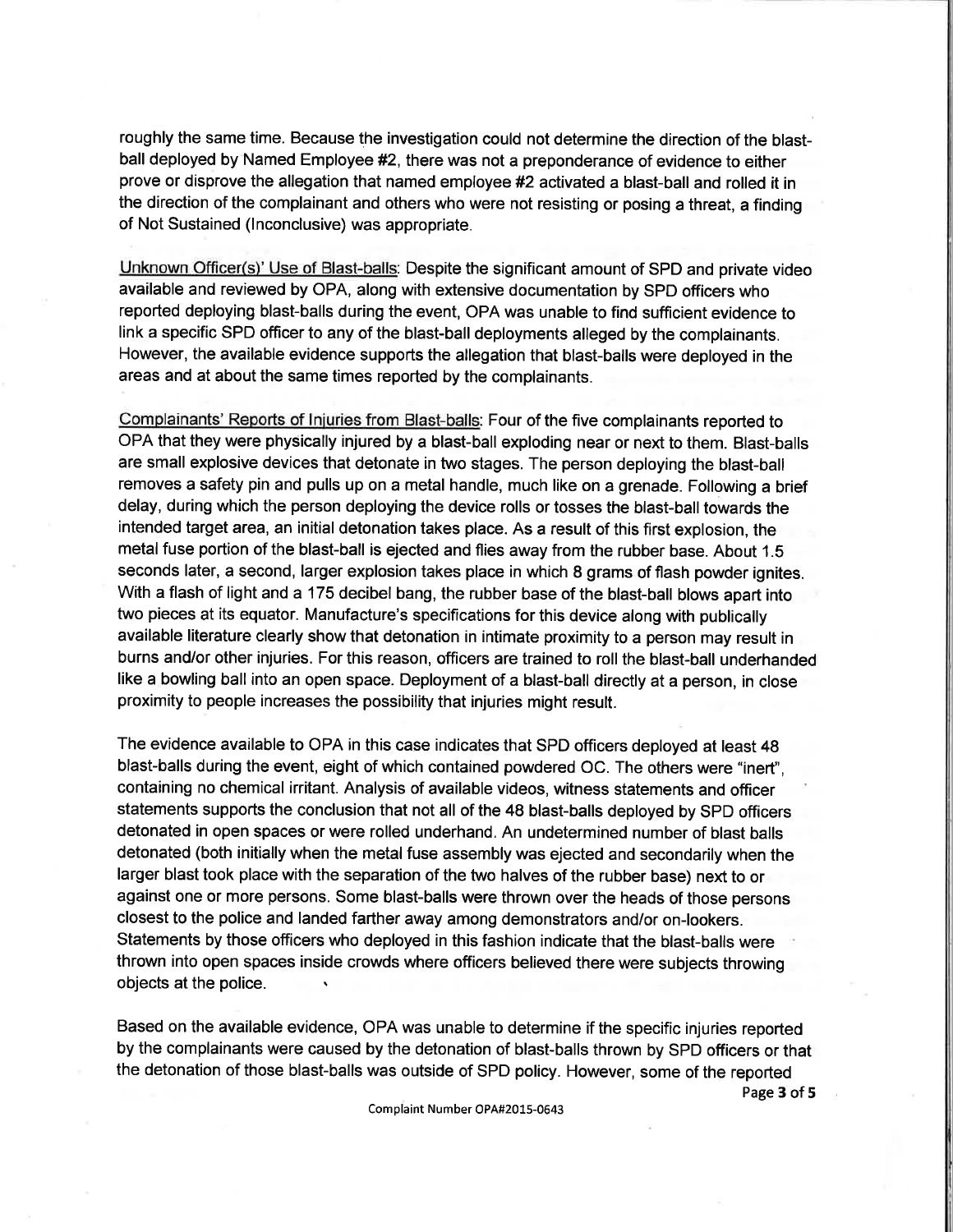injuries, especially those involving burns and/or ankle and calf injuries, may have been the result of blast-balls detonating in close proximity. It is possible that some of these injuries were the result of changes in the individual's position which could not have been anticipated by the officer at the time of deployment.

Complainants' Reports of lniuries from "Less.lethal" Proiectiles: The OPA investigation verified that SPD officers deployed two different types of "less-lethal" projectiles at individuals during the event.

One SPD officer launched a plastic projectile using a compressed-air device (FN 303). This was reportedly done at the intersection of Melrose and Denny as police obserued a small group rolling a large metal dumpster to the crest of a hill at the bottom of which was a large group of people, including officers. The officer reported that this projectile did not strike anyone. This same officer also reported that he later fired two more "less-lethal" rounds from his FN 303 at a person who was reportedly throwing rocks at the police, striking the person in the upper leg or hip.

A different SPD officer reported firing a "blue nose" round at a person seen throwing a long wooden pole at officers. This round reportedly did not strike the person. A nearby officer fired five PepperBall rounds from a compressed air launcher at the same person, striking him with some of the rounds. Approximately 30 minutes earlier, this same officer had fired two PepperBalls at an individualwho reportedly threw a lighted road flare at officers.

As was the case with being unable to match the deployment of blast-balls with reported injuries, OPA was not able to say with any certainty that the injuries reported by the complainants were caused by less-lethal projectiles fired by a SPD officer. At the same time, such causation could not be ruled out.

Mutual Aid Agencies: Seven outside police agencies provided mutual aid by supplying more than 80 officers to assist SPD. Many of these officers were on bicycles. Some of the mutual aid officers reported firing "blue nose" less-lethal rounds during the event. None reported using blast-balls. lt must be pointed out that none of the mutual aid officers was required to follow SPD use-of-force policies, either with respect to their use of force or the reporting of its use. As a result, OPA is unable to report, with any confidence, the extent to which mutual aid officers detonated blast-balls or the conditions under which they were used. Similarly, while video and other evidence indicates that some mutual aid officers were carrying launchers and may have deployed less-lethal projectiles of one sort or another, OPA has no reliable way of reporting the extent to which this occurred and the circumstances of their use. lt can only be said that the possibility exists that one or more of the injuries reported by the complainants was the result of a blast-ball and/or less-lethal projectile deployment by mutual aid officers.

#### **FINDINGS**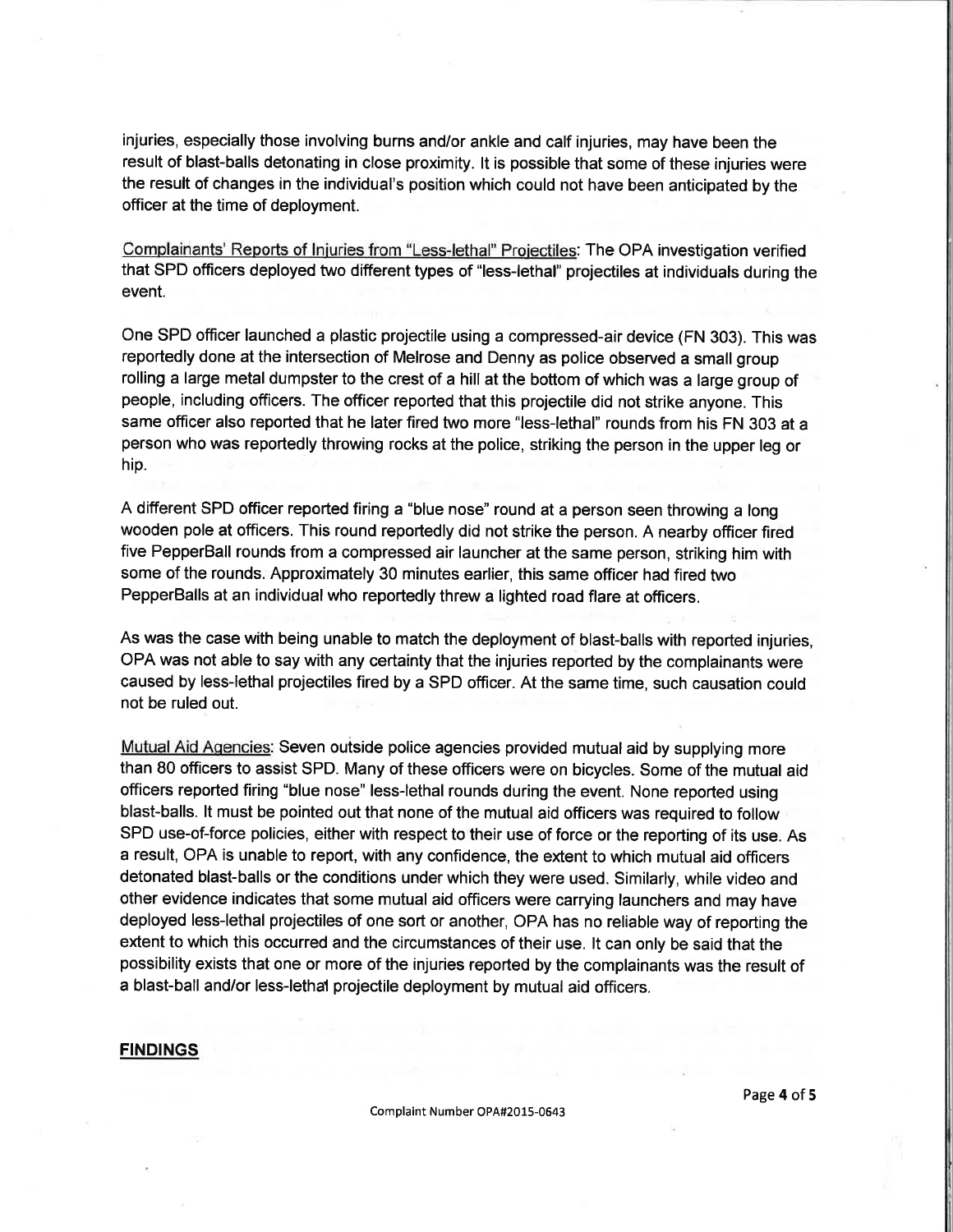## Named Employee #1 (several unknown)

#### Allegation #1

The complainants alleged that blast-balls and/or less-lethal projectiles were used against them in a manner that was unreasonable, unnecessary or not proportional. The evidence is insufficient to determine in any particular case whether or not this allegation is true. Nonetheless, the evidence suggests that some blast-balls were thrown or rolled and some lesslethal projectiles were fired at individuals or groups who were not posing a threat to persons or property. The evidence from this investigation supports the conclusion that SPD officers used blast-balls and less-lethal projectiles according to their training and the direction given to them by SPD incident commanders. For this reason, accountability lies with SPD as an agency, not with any individual officer. Therefore, a finding of Not Sustained (Management Action) was issued for this allegation.

A separate Management Action letter (attached) has been sent to the Chief of Police containing specific recommendations for changes to policy, tactics and/or training.

## Named Employee #2 '

## Allegation #1

The complainant alleged that named employee #2 deployed a blast-ball that detonated near enough to him (the complainant) that it caused injury and that this use of force was not reasonable, necessary or proportional. Due to the fact that there was insufficient evidence to either prove or disprove this allegation, a finding of Not Sustained (lnconclusive) was issued for this allegation.

NOTE: The Seattle Police Department Manual policies cited forthe allegation(s) made for this OPA lnvestigation are policies that were in effect during the time of the incident. The issued date of the policy is listed.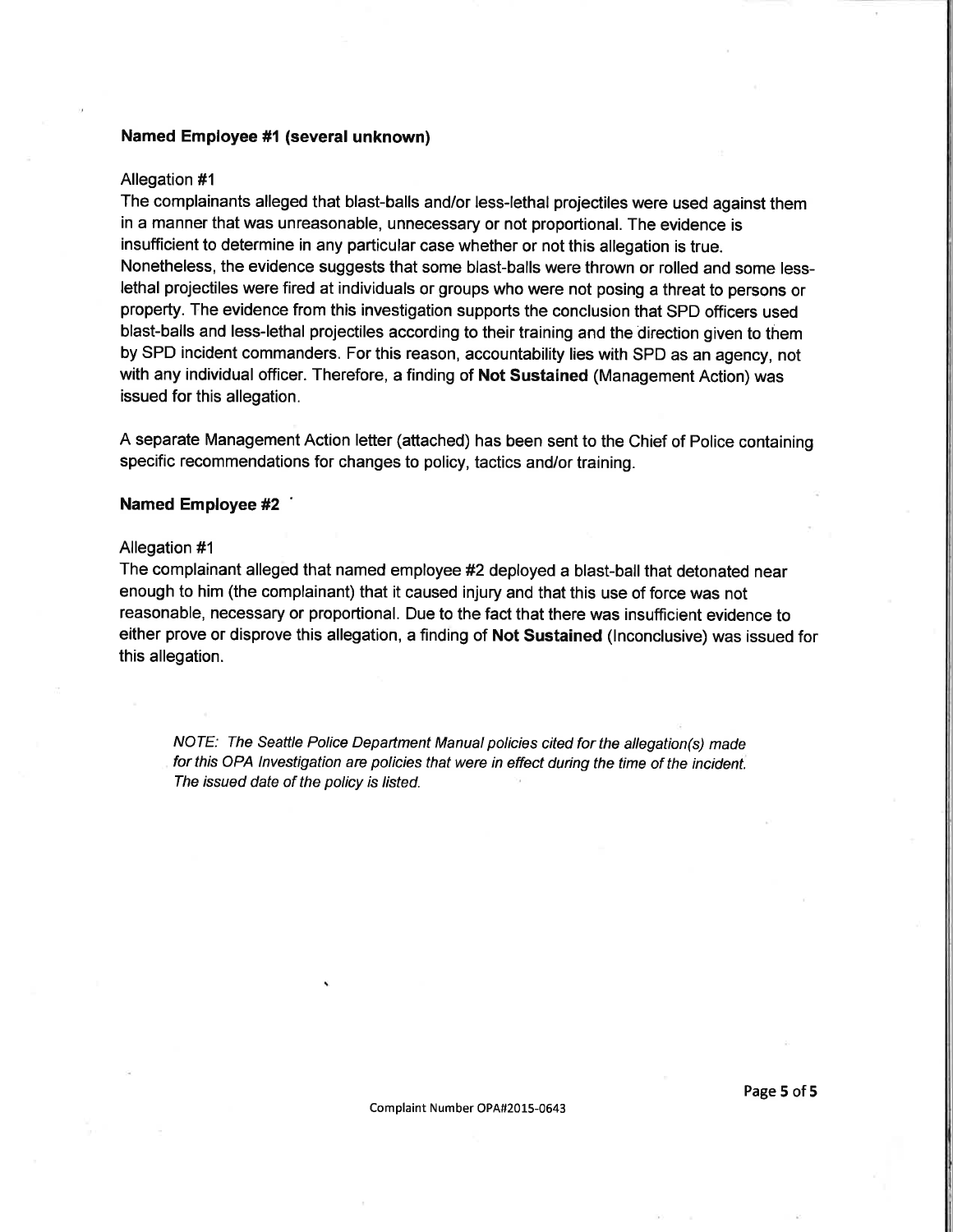

December 10,2015

Chief Kathleen M. O'Toole Seattle Police Department PO Box 34986 Seattle, WA 98124-4986

# RE: MANAGEMENT ACTION RECOMMENDATION (2015OPA-0643)

Dear Chief O'Toole:

Since I began my assignment as OPA director in July of 2013, I have had the opportunity to review both chain of command and OPA use-of-force investigations relating to protests and demonstrations. The following recommendations are informed by this wide-range of experience, but are most directly a result of my review of the use of force by SPD officers during a protest and demonstration march that began on the campus of Seattle Central Community College on the evening of May 1, 2015.

1. Use of Rubber Blast Ball Grenades (blast-balls): OPA recommends that SPD re-evaluate how and under what circumstances officers use blast-balls as a means of moving or dispersing crowds of people. The evidence from May Day 2015 indicates that, while highly effective in getting people to move, the ball-blasts create fear and panic when detonated. Additionally, blast-balls deployed by SPD officers exploded in extremely close proximity to people, not all of whom were engaged in destruction of property or posed a threat to public safety. This is contrary to our understanding of how officers have been trained to deploy blast-balls, specifically so that they detonate in open areas to create greater distance between the police and a crowd. Of particular concem, some SPD officers tossed blast-balls over the heads of those immediately in front of them so the explosive devices landed in the middle of a crowd. Because the initial detonation of <sup>a</sup> blast-ball separates a hard metal fuse device from its rubber base, there is a possibility of the metal fuse acting as shrapnel and causing serious injury to someone in close proximity when it separates. In addition, deployment of blast-balls at the feet of people or into a crowd can cause bums from the second and larger detonation, as well as blunt force trauma from the rubber base as the flash powder inside explodes and the two halves of the base fly apart. The product safety warning included in the literature provided by the manufacturer: "may cause serious injury or death to you or others." We particularly encourage SPD to ensure that its officers' use of blast-balls is consistent with the care due explosive devices.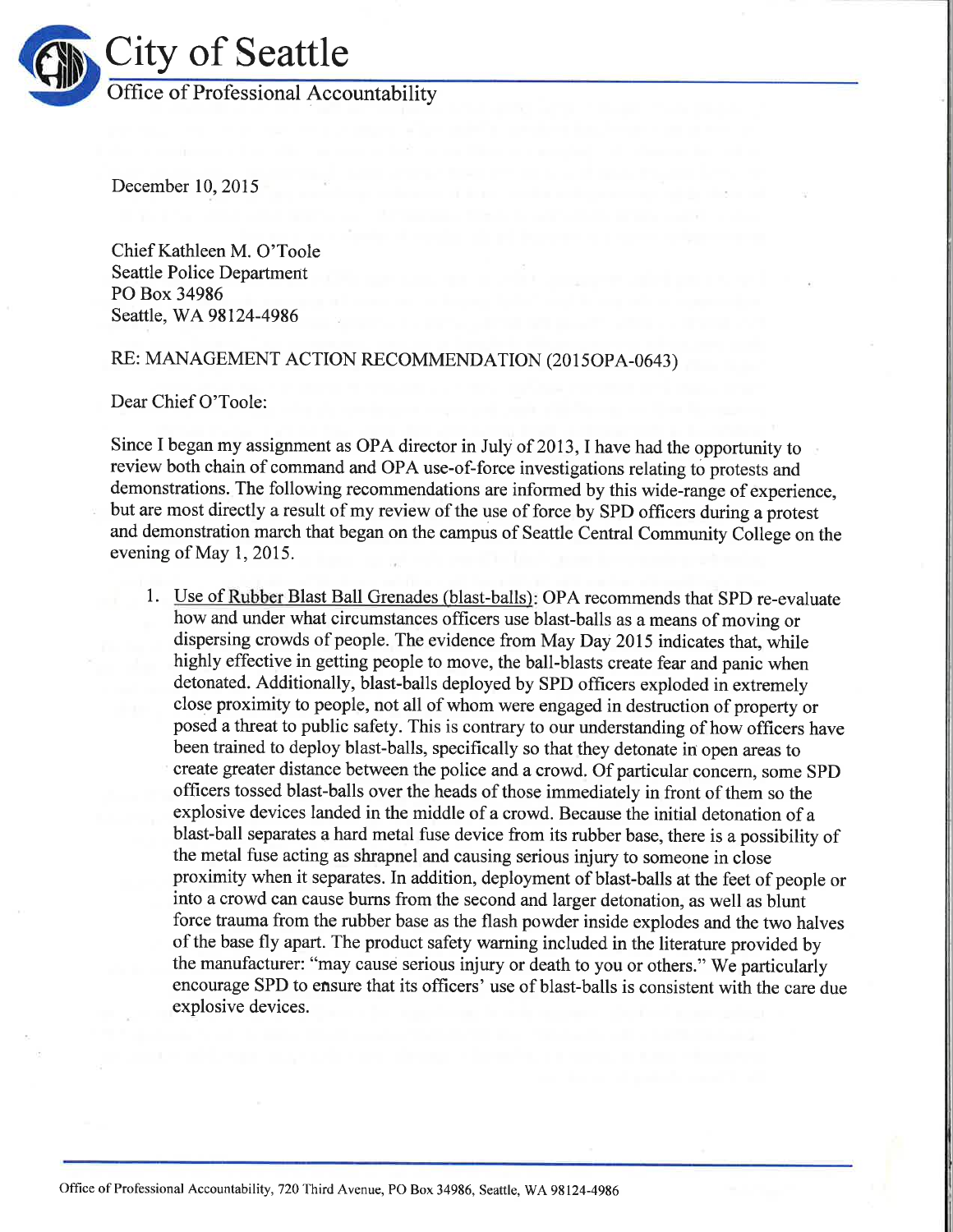- 2. Inventory and Control of Blast-balls: OPA recommends that SPD make immediate changes to its control and tracking of blast-balls. These devices are munitions and must be treated as such. For purposes of both safety and accountability, strict inventory control by serial number must be maintained over these devices. In particular, each device should be tracked by serial number whenever it is issued to an officer and accounted for after each incident, either with a use-of-force statement by the officer who deployed it or by serial number when it is returned by the officer to whom it was issued.
- 3. Use of Less-lethal Projectiles: OPA recommends that SPD review its policy and training with respect to the use of less-lethal projectiles in crowd management situations to reduce the chances of them striking the wrong person or causing serious bodily injury. Although these projectiles are specifically designed to prevent penetration and, instead, stun the target with blunt-force trauma, the fact remains they can and do cause injury. In rare, but tragic cases, less-lethal projectiles have even resulted in death. We are particularly concerned with the possibility that, due to the sometimes chaotic and confusing nature of protests or demonstrations, these projectiles may strike and injure people lawfully exercising their constitutional rights.
- 4. Role. Training and Expectations for Ofhcers From Mutual Aid Agencies: OPA recommends that SPD curtail its use of officers from mutual aid agencies in direct crowd management assignments. Specifically, OPA recommends that, should SPD chose to enlist the assistance of mutual aid officers, they be assigned to support positions which will significantly reduce the likelihood they will be required to use force, e.g., building security at precincts or headquarters, prisoner transport and processing, etc. If SPD wants to use mutual aid officers in a role that places them in direct contact with crowds or protesters, OPA strongly recommends that these officers be trained by SPD and required to comply with all SPD policies with regard to the use and reporting of force. In addition, OPA recommends that mutual aid officers be permitted to carry and use only those force options (weapons, chemical agents, munitions and less-lethal tools) authorized by SPD for use by its own officers.
- 5. Documentation and Investigation of Force Used During Protests. Marches.

Demonstrations and Other Crowd Control Operations: OPA recommends that SPD study how it documents and investigates the use of force by officers during crowd management situations and demonstrations or protests. OPA recognizes and applauds SPD for the significant improvements made in this regard over the past 18 months. The documentation and post-event analysis of SPD use of force during May Day 2015 was more detailed and significantly better than May Day 2014 and/or Ferguson-related protests in late 2014 and early 2015. Nonetheless, we believe that additional improvements can and should be made. In particular, OPA recommends that SPD consider the use of video and other technology to increase its in-progress documentation of officers' use of fo'rce. This suggestion is different from and not meant to be a replacement for body-cameras placed on officers, which will primarily record the actions of demonstrators and protesters, not the officer wearing them. Instead, we encourage SPD to consider ways in which it can lawfully, reliably and safely video record the actions of its officers during these events.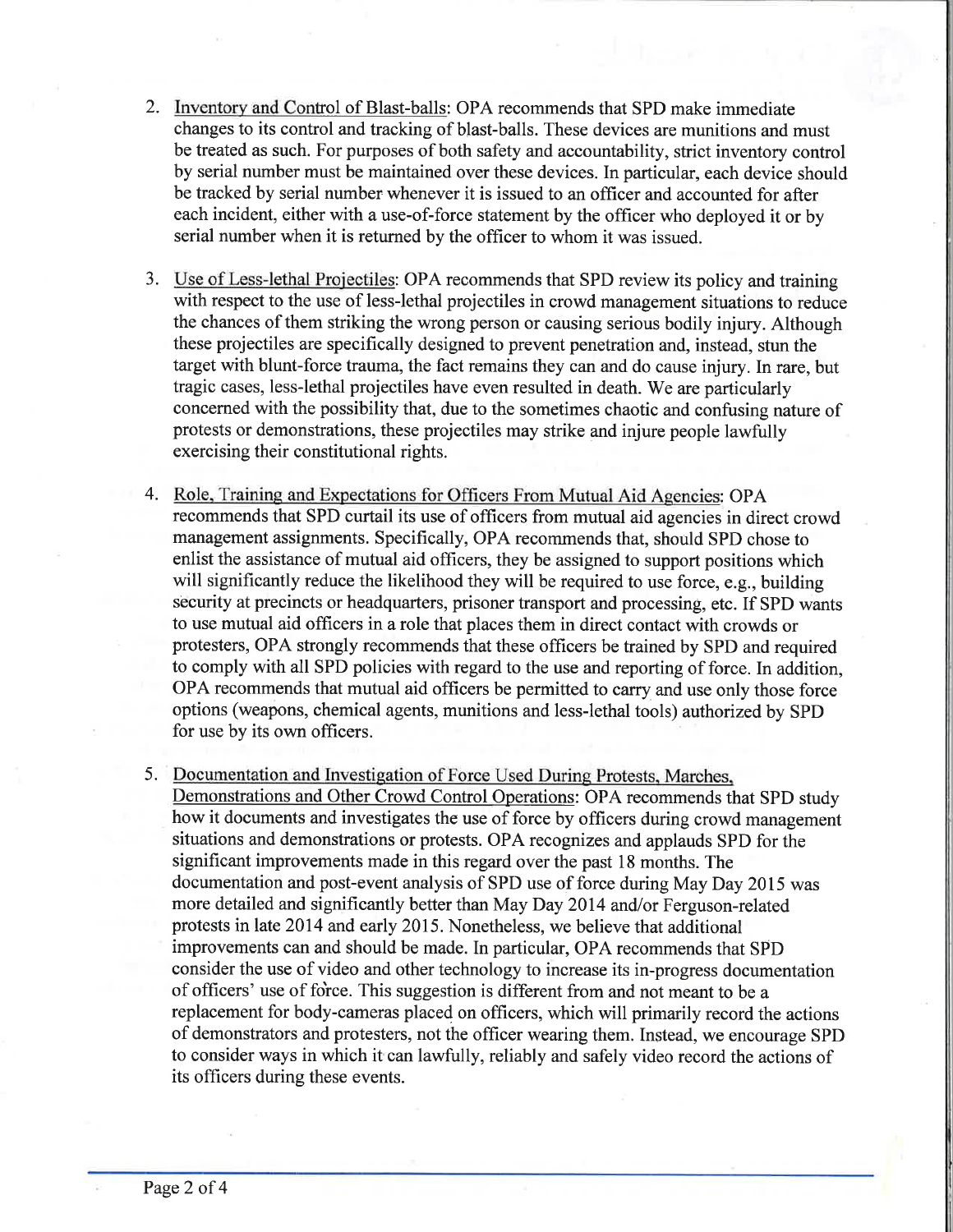In addition, given the number of protests, marches and demonstrations that occur every year in Seattle, OPA recommends that SPD consider establishing a cadre of detectives and supervisors who are specifically trained in investigating and analyzing the use of force in these situations. Those staffing such a unit should possess many of the skills utilized by SPD's Force Investigations Team. In addition, the members of this unit should be thoroughly schooled in the policies, tactics and training relating to providing police services during demonstrations or other events with large crowds of people. Successfully implementing this recommendation will provide for stable, high-quality force investigations that are completed in a shorter timeframe, thus enabling police management, the Force Review Board, OPA and the public with timely and complete information needed to understand and evaluate the performance of SPD during these events and apply valuable lessons.

- 6. More Visible Names and/or Serial Numbers for Officers: OPA recommends that SPD find an appropriate means to affix the name and/or the serial number of each officer on the front and back of the outermost garment or body armor, along with the helmet. This should be done in a large and highly visible manner. Because of the nature and similarity of uniforms, protective gear and helmets used by SPD officers while providing police services at demonstrations and protests, OPA has found it difficult and time-consuming to identify officers shown in photographs and videos taken during these events. In addition, complainants frequently are unable to give OPA the name or serial number of the officer alleged to have used excessive force. Finding a practical and highly visible means to display names or numbers will make accountability more possible and send an important message of transparency to the public.
- 7. Policing Operations In Protests. Marches. Demonstrations and Other Crowd Control Situations: OPA recommends that SPD rethink its approach to planning and providing policing services in relation to protests and demonstrations. We are aware that SPD has assembled a highly regarded group of national experts to examine and make recommendations on this topic. OPA encourages SPD, in collaboration with these experts, to look beyond the confines and thinking of the American law enforcement establishment. We note that law enforcement agencies in the United States have relied on the military and those with military experience for many of the tactics, equipment, weapons and training used in dealing with protests, demonstrations and crowd control scenarios. While these traditional approaches have much to offer, we believe that SPD would benefit from employing an intentionally wide lens in its search for best practices in this field, including what other countries and regions have found successful in supporting the free expression of public protests while limiting the use of force necessary to promote public safety. Also, we encourage SPD to seek out academics and others outside the mainstream of current law enforcement thinking who may have innovative and evidencebased recommendations in this area. Finally, OPA strongly recommends that SPD seek an effective means by which Seattle's many diverse peoples and neighborhoods can actively participate in this process and communicate to SPD how they want their police service to handle protests and demonstrations in their city.